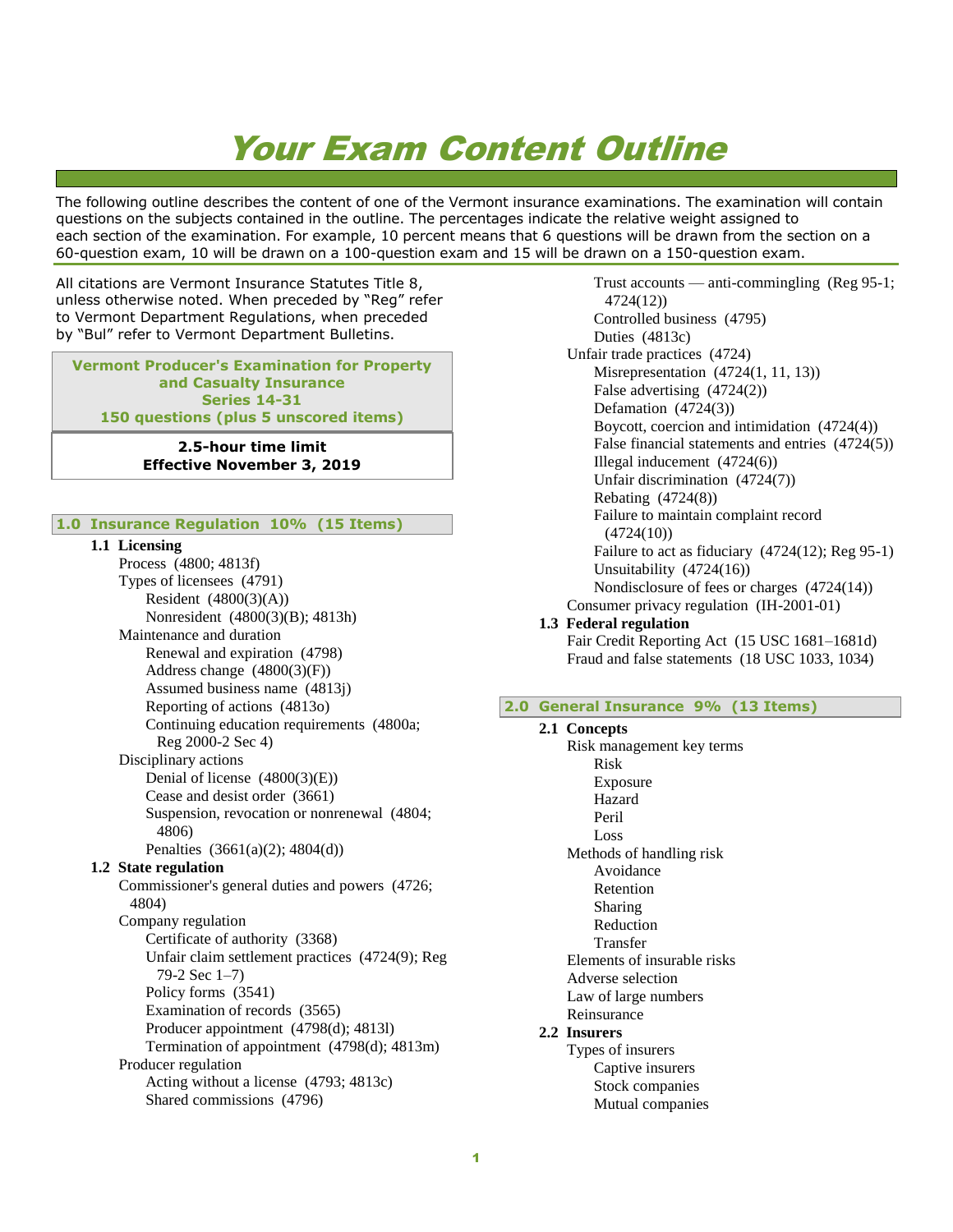Fraternal benefit societies Lloyd's associations Risk retention groups Private versus government insurers Admitted versus nonadmitted insurers Domestic, foreign and alien insurers Financial status (independent rating services) Marketing (distribution) systems **2.3 Producers and general rules of agency** Insurer as principal Producer/insurer relationship Authority and powers of producers Express Implied Apparent **2.4 Contracts** Elements of a legal contract Offer and acceptance Consideration Competent parties Legal purpose Distinct characteristics of an insurance contract Contract of adhesion Aleatory contract Personal contract Unilateral contract Legal interpretations affecting contracts Ambiguities in a contract of adhesion Reasonable expectations Indemnity Utmost good faith Representations/misrepresentations **Warranties** Concealment Fraud Waiver and estoppel

### **3.0 Property and Casualty Insurance Basics 10% (15 Items)**

**3.1 Principles and concepts** Insurable interest Underwriting Function Loss ratio Rates Types Loss costs Components Hazards Physical Moral Morale Negligence Elements of a negligent act Defenses against negligence Damages Compensatory — special versus general Punitive Absolute liability

Strict liability Vicarious liability Causes of loss (perils) Named perils versus special (open) perils Direct loss Consequential or indirect loss Blanket versus specific insurance Basic types of construction Loss valuation Actual cash value Replacement cost Functional replacement cost Market value Agreed value Stated amount Valued policy **3.2 Policy structure** Declarations **Definitions** Insuring agreement or clause Additional/supplementary coverage **Conditions** Exclusions Endorsements **3.3 Common policy provisions** Insureds — named, first named, additional Policy period Policy territory Cancellation and nonrenewal Deductibles Other insurance **Nonconcurrency** Primary and excess Pro rata Contribution by equal shares Limits of liability Per occurrence (accident) Per person Aggregate — general versus products completed operations Split Combined single Restoration/nonreduction of limits Coinsurance Vacancy or unoccupancy Named insured provisions Duties after loss Assignment Abandonment Insurer provisions Liberalization Subrogation Salvage Claim settlement options Duty to defend Third-party provisions Standard mortgage clause Loss payable clause No benefit to Bailee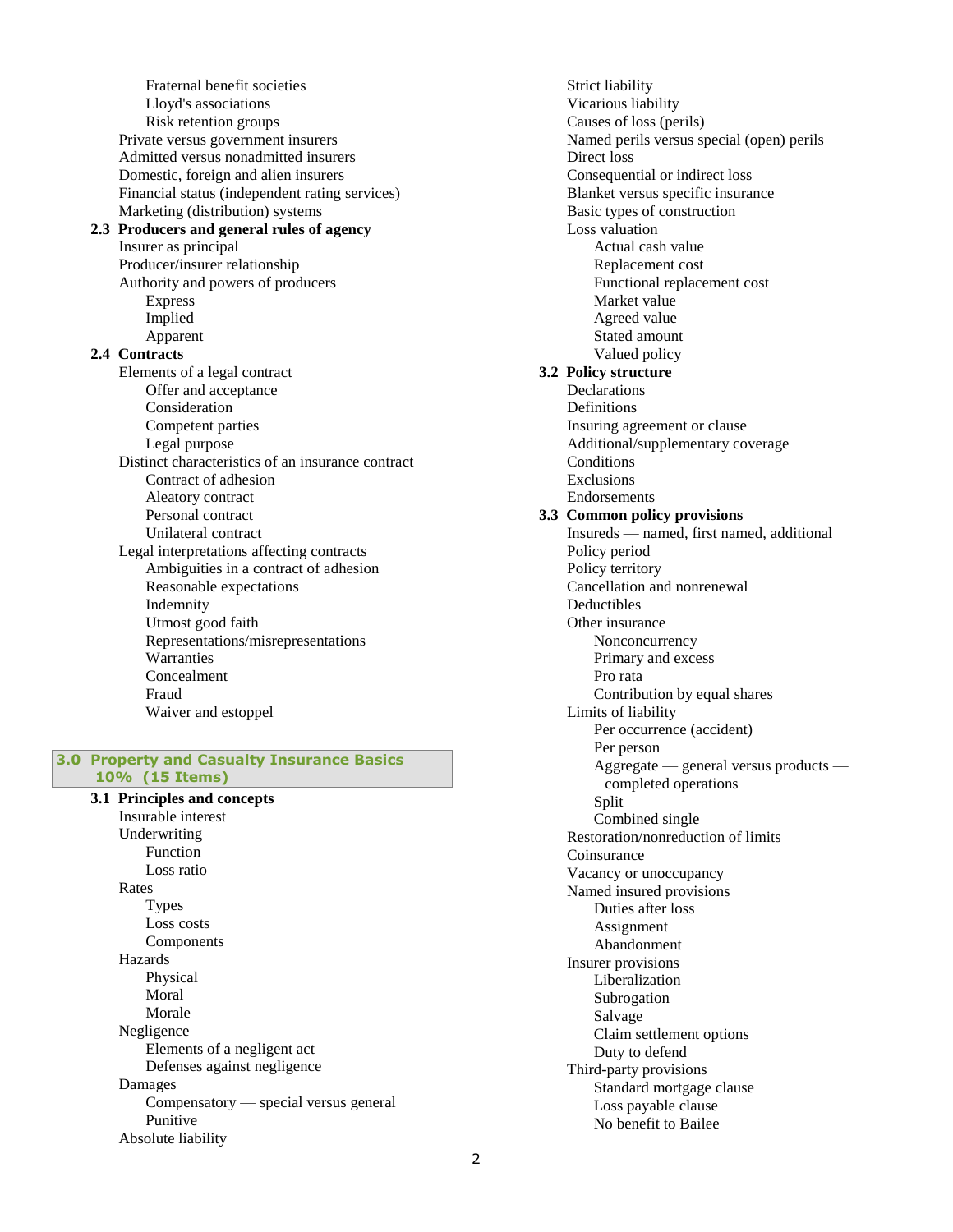**3.4 Vermont laws, regulations and required provisions**

Vermont Property and Casualty Insurance Guaranty Association (3611–3626) Renewal notice (3882; 4715) Cancellation and nonrenewal (3879–3881; 3883; 4711–4714) Consent to rate (4688(f); Reg I-2010-03) Loss payment (3868; Reg 79-2 Sec 6, 8) Discrimination (3861) Coinsurance (3961–3968) Pollution coverage (Bul 111) Required provisions (4203) Federal Terrorism Insurance Program (Bul 142, 150; 15 USC 6701; Public Law 107–297, 109– 144, 110–160)

### **4.0 Dwelling Policy 5% (8 Items)**

**4.1 Characteristics and purpose 4.2 Coverage forms — Perils insured against** Basic Broad Special **4.3 Property coverages** Coverage A — Dwelling Coverage B — Other structures Coverage C — Personal property Coverage D — Fair rental value Coverage  $E -$  Additional living expense Other coverages **4.4 General exclusions 4.5 Conditions 4.6 Selected endorsements** Special provisions — Vermont (DP 01 44) Automatic increase in insurance (DP 04 11) Broad theft coverage (DP 04 72) Dwelling under construction (DP 11 43) **4.7 Personal liability supplement 5.0 Homeowners Policy 17% (26 Items)**

- **5.1 Coverage forms**
- HO-2 through HO-6
- **5.2 Definitions**
- **5.3 Section I — Property coverages** Coverage A — Dwelling Coverage B — Other structures Coverage C — Personal property Coverage D — Loss of use Additional coverages **5.4 Section II — Liability coverages** Coverage  $E$  — Personal liability Coverage  $F$  — Medical payments to others Additional coverages
- **5.5 Perils insured against**
- **5.6 Exclusions**
- **5.7 Conditions**
- **5.8 Selected endorsements** Special provisions — Vermont (HO 01 44)

Limited fungi, wet or dry rot, or bacteria coverage — Vermont (HO 04 02) Permitted incidental occupancies (HO 04 42) Earthquake (HO 04 54) Scheduled personal property (HO 04 61) Personal property replacement cost (HO 04 90) Home day care — Vermont (HO 23 45) Business pursuits (HO 24 71) Watercraft (HO 24 75) Personal injury (HO 24 82)

### **6.0 Auto Insurance 21% (31 Items)**

## **6.1 Laws**

Vermont Motor Vehicle Financial Responsibility and Insurance Laws (Title 23 Sec 800–943) Required limits of liability (Title 23 Sec 801) Required proof of insurance (Bul 77) Vermont Automobile Insurance Plan (4241–4246) Eligibility Liability limitations Physical damage coverage limitations Uninsured/underinsured motorist (Title 23 Sec 941) Definitions Required limits of liability Bodily injury Property damage Cancellation/nonrenewal Grounds (4223) Notice (4224–4226) Notice of eligibility in assigned risk plan (4227) Binders (Title 23 Sec 942) Surcharges (4671–4675) **6.2 Personal auto policy** Definitions Liability coverage Bodily injury and property damage Supplementary payments Exclusions Medical payments Uninsured motorist/underinsured motorist coverage Coverage for damage to your auto Collision Other than collision Deductibles Transportation expense Exclusions Duties after an accident or loss General provisions Selected endorsements Amendment of policy provisions — Vermont (PP 01 72) Towing and labor costs (PP 03 03) Extended non-owned coverage (PP 03 06) Miscellaneous type vehicle (PP 03 23) Joint ownership coverage — Vermont (PP 03 80) **6.3 Commercial auto** Commercial auto coverage forms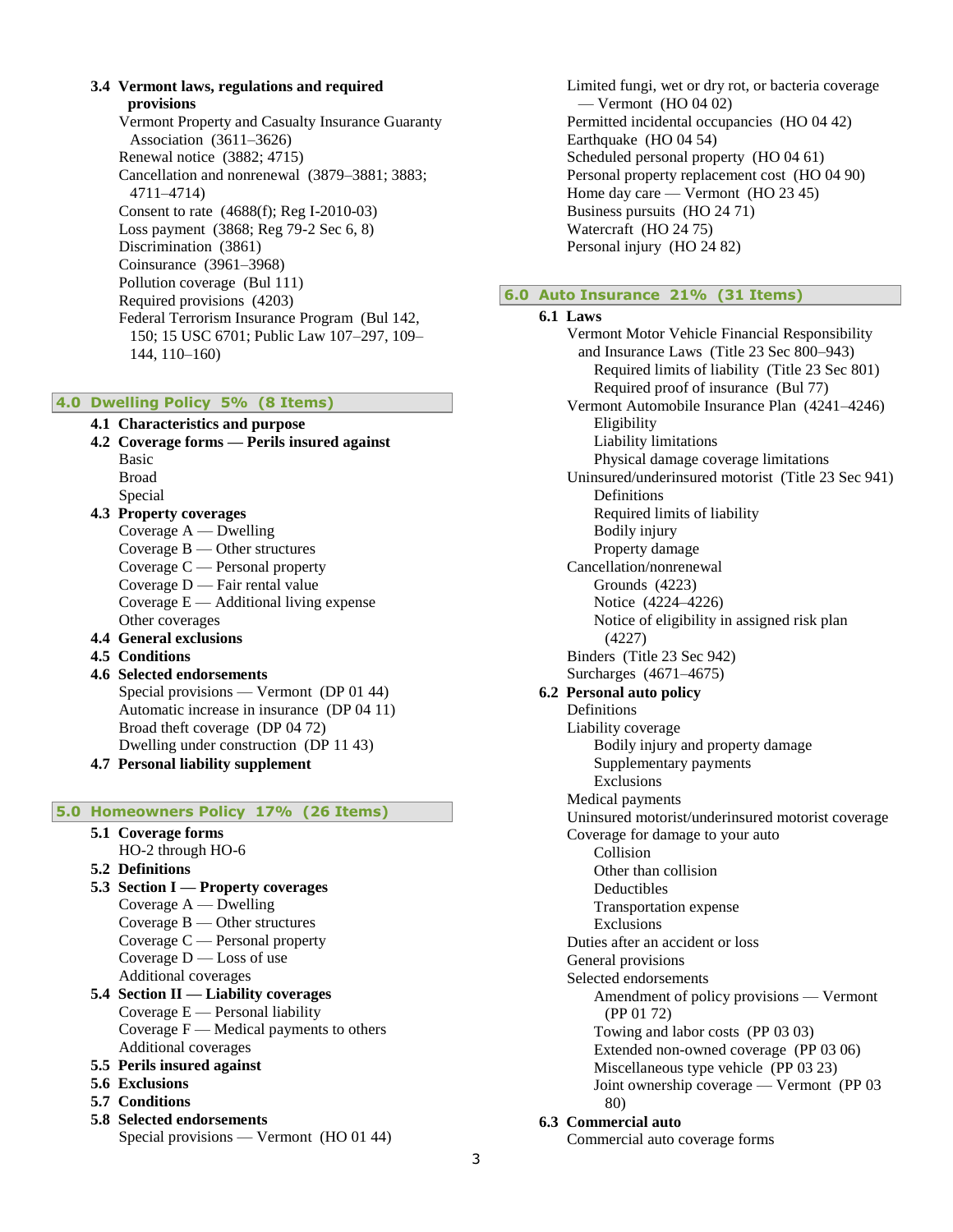Business auto Auto Dealers Business auto physical damage **Truckers** Motor carrier Coverage form sections Covered autos Liability coverage Garagekeepers coverage Trailer interchange coverage Physical damage coverage Exclusions **Conditions Definitions** Selected endorsements Lessor — additional insured and loss payee (CA 20 01) Mobile equipment (CA 20 15) Auto medical payments coverage (CA 99 03) Drive other car coverage (CA 99 10) Individual named insured (CA 99 17) Commercial carrier regulations The Motor Carrier Act of 1980 Endorsement for motor carrier policies of insurance for public liability (MCS-90)

### **7.0 Commercial Package Policy (CPP) 8% (12**

### **Items)**

**7.1 Components of a commercial policy** Common policy declarations Common policy conditions Interline endorsements One or more coverage parts **7.2 Commercial general liability**  Commercial general liability coverage forms Bodily injury and property damage liability Personal and advertising injury liability Medical payments Supplementary payments Who is an insured Limits of liability **Conditions Definitions** Exclusions Premises and operations Products and completed operations Insured contract **7.3 Commercial property**  Commercial property conditions form Coverage forms Building and personal property Condominium association Condominium commercial unit-owners Builders risk Business income Legal liability Extra expense Causes of loss forms Basic

Broad Special Selected endorsements Ordinance or law (CP 04 05) Spoilage (CP 04 40) Peak season limit of insurance (CP 12 30) Value reporting form (CP 13 10) **7.4 Commercial crime**  General definitions Burglary Theft Robbery Crime coverage forms Commercial crime coverage forms (discovery/loss sustained) Government crime coverage forms (discovery/loss sustained) Coverages Employee theft Forgery or alteration Inside the premises — theft of money and securities Inside the premises — robbery or safe burglary of other property Outside premises Computer fraud Funds transfer fraud Money orders and counterfeit money Other crime coverage Extortion — commercial entities **7.5 Commercial inland marine** Commercial inland marine conditions form Inland marine coverage forms Accounts receivable Bailee's customers Commercial articles Contractors equipment floater Electronic data processing Equipment dealers Installation floater Jewelers block Signs Valuable papers and records Transportation coverages Common carrier cargo liability Motor truck cargo forms Transit coverage forms **7.6 Equipment breakdown**  Equipment breakdown protection coverage form (EB 00 20) Selected endorsement Actual cash value (EB 99 59) **7.7 Farm coverage** Farm property coverage forms Coverage A — Dwellings Coverage B — Other private structures Coverage C — Household personal property Coverage  $D$  — Loss of use